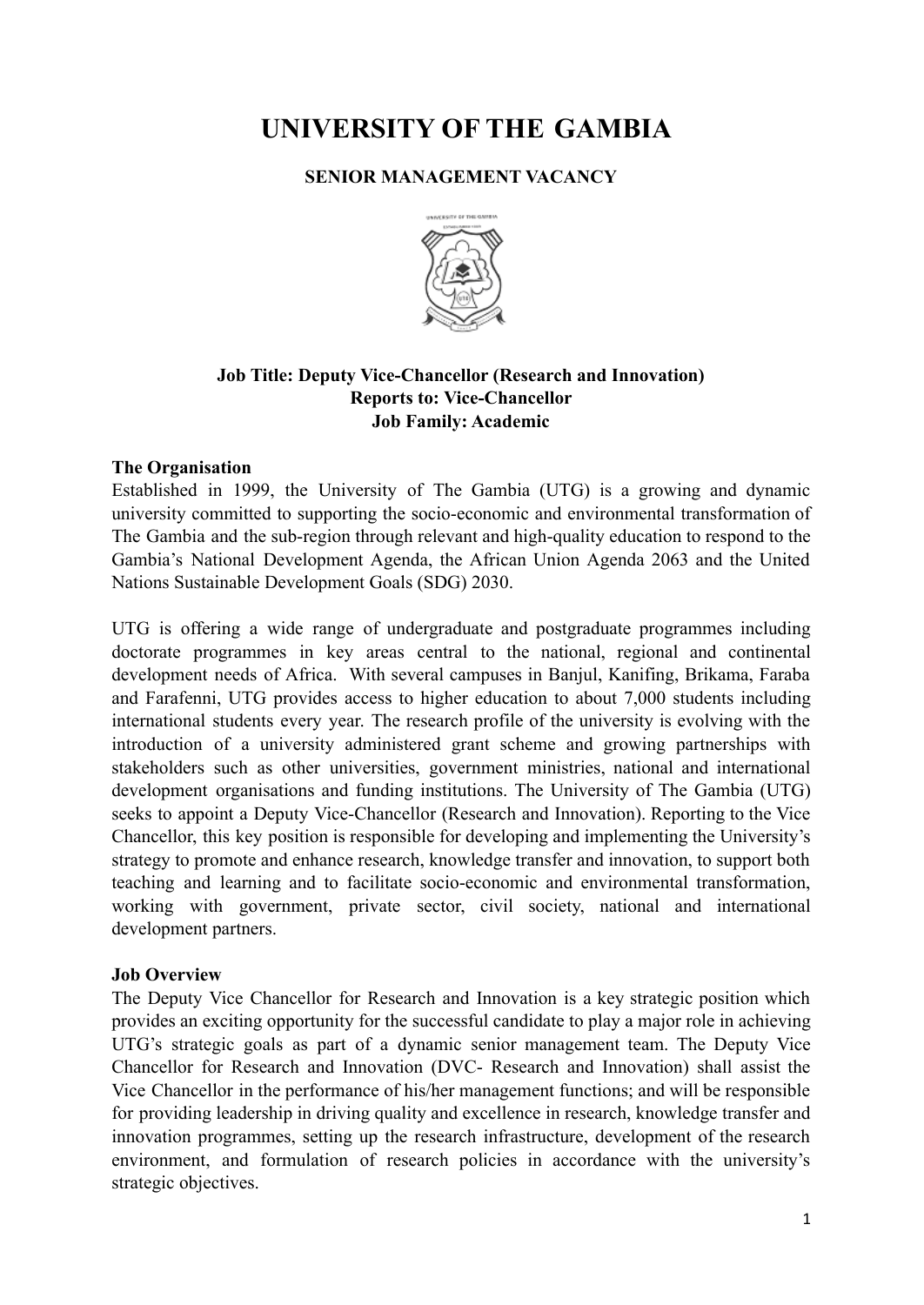The DVC (Research and Innovation) shall oversee the work of staff in the Directorate of Research and Consultancy, the Deans in the School/Faculty in collaboration with the Senior Management Team, Senate and other stakeholders in the review of existing research portfolio, development of new research programmes and recruitment of academic teams of the highest calibre to support research, knowledge transfer and innovation. He/she must attain a full professorial status with an excellent track record of leadership and academic achievements, including senior management experience, resource mobilisation, coordinating research and innovation programmes, managing research grant schemes, particularly research outputs to inform teaching and learning, and engagement with stakeholders through policy dialogues, reporting on research priorities/achievements and other institutional development projects at the University level. He/she shall hold office for 5 years and may be eligible for reappointment for another term with the approval of the Council.

#### **Key tasks and responsibilities include:**

## **1. LEADERSHIP**

Provide strategic direction for the advancement of research, knowledge transfer and innovation to support both quality education and engagement with stakeholders to maximise socio-economic and environmental impact.

Design the overall research programme to respond to the policies/strategies agreed by the Governing Council, University Senior Management Team and, where appropriate, the Senate.

Provide strategic partnerships with Government policy makers, private sector, civil society, national and international partners to sensitise them on the university's research strategy and to develop research programmes to respond to the priorities of various stakeholders.

Develop relationships and networks with key internal and external stakeholders for the dissemination of research outputs and to influence and shape the development of national policy relating to research.

Work with the Deputy Vice Chancellor (Teaching and Learning), and Senior Management Team, to promote a culture of research-informed teaching/learning across the University to enhance students' experience.

Promote a culture of knowledge generation and sharing through research and publication of research outputs, application of research and innovation to develop the next generation of leaders.

### **2. RESOURCE MOBILISATION**

Develop a resource mobilisation strategy to attract funding for research and consultancy.

Lead the University's innovation and commercialization strategy including the protection of intellectual assets, through building of strategic alliances with Government, industry, local and international research institutes.

Work closely with internal/external stakeholders to support the development of philanthropic giving for investment in research and innovation.

Develop bilateral relationships of mutual benefit to generate funding for research and consultancy, working with partner universities, regional, national and international alliances and networks.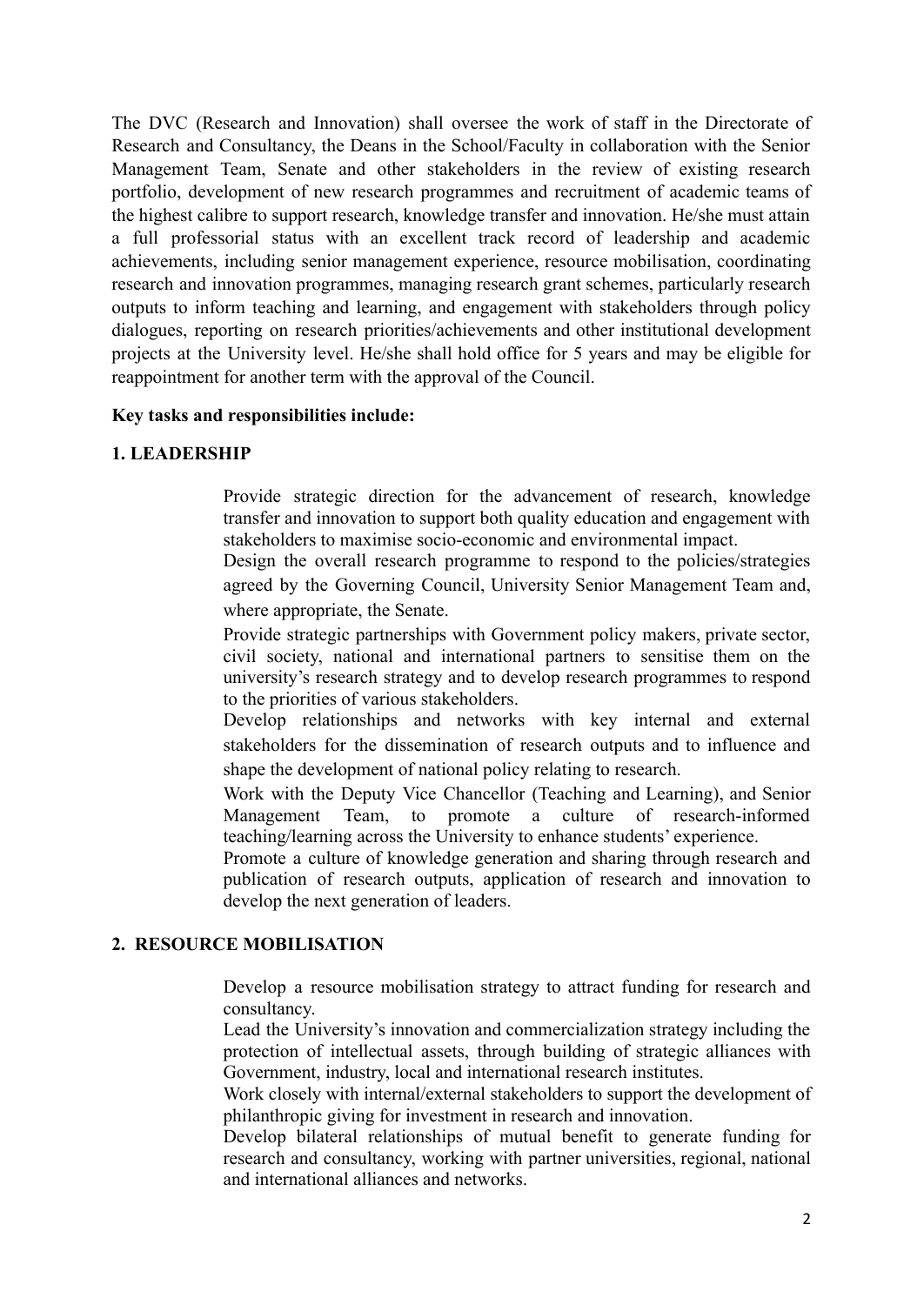Work with the Senior Management Team and Deans to ensure that emerging technology platforms are implemented so that opportunities for external funding are fully exploited.

#### **3. COORDINATING RESEARCH AND INNOVATION PROGRAMMES**

Oversee the planning and delivery of the University's research, knowledge transfer and innovation programmes.

Initiate policies, processes, and structures aimed at developing a research culture, improving quality, and enhancing the dissemination and impact of research outputs.

Promote interdisciplinary research in the University's funding programme to ensure that priority activities are considered with targets to track progress.

Coordinate the workforce planning process to address gaps in staffing, develop initiatives to attract, develop and retain researchers of the highest quality including higher degrees by research.

Coordinate performance reviews to assess skills/aspirations of research staff; and introduce training opportunities based on the development needs of staff.

## **4. MANAGING AND ADMINISTERING RESEARCH AWARD SCHEMES**

Work with the Director of Research and Consultancy, Deans, Heads of Departments and staff to grow external research income and champion a change in research culture.

Foster excellence in research and knowledge transfer through critical evaluation of proposals for quality, effectiveness and impact.

Negotiate and manage external research contracts and consultancies.

Support the Director of Research and Consultancy to deliver the University's medium and long-term research priorities and aspirations.

Provide support to staff and students engaged in research and consultancy.

Set standards for research branding, quality assurance and control.

## **5. GOVERNANCE AND REPORTING REQUIREMENTS**

Maintain the highest standards of research governance, ethics, integrity and meeting the reporting requirements of funders including the university administered grants.

Report to the Vice Chancellor focusing on delivering the School/Departmental Key Performance Indicators (KPIs)/corporate (KPIs) in the Dashboard relating to research in line with the university's strategic plan.

Inform the University community/stakeholders about current research, knowledge transfer and innovation initiatives across the University.

#### **6. OTHER FUNCTIONS**

Perform other management functions as may be delegated by the Vice Chancellor.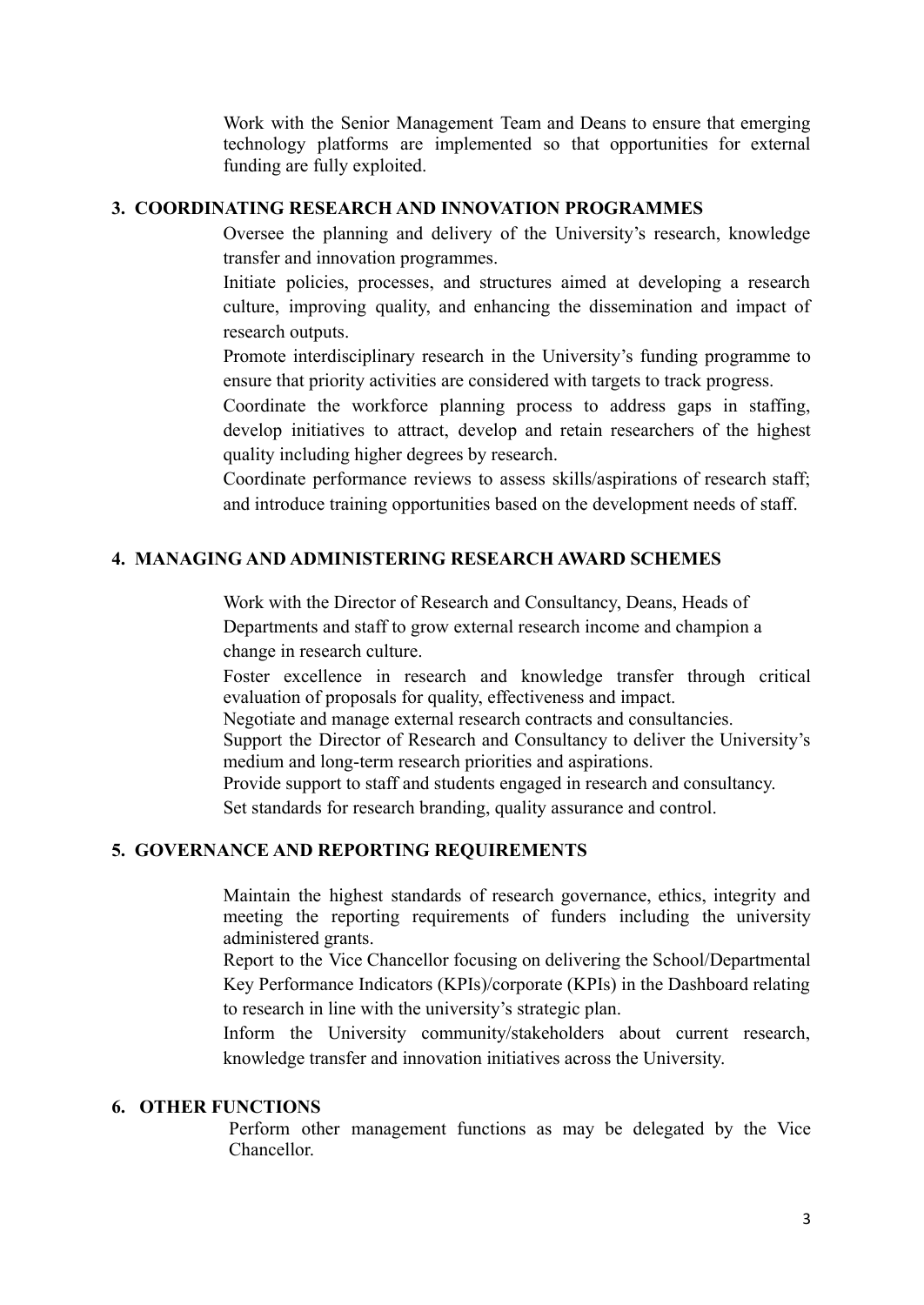## **SELECTION CRITERIA**

Applicants are expected to address the selection criteria in the Application Form when applying for this position. *In addition to the submission of a CV, the Application Form must be completed to be considered.*

## **Essential Qualifications, Knowledge and Experience**

- A. Professor as per criteria enshrined in Conditions of Service of the University of The Gambia (UTG).
- B. 10 years post qualification experience preferably in university administration or institutions of similar standing, the last four of which shall be at Senior Management level as Dean and Head of Departments or Chair of Research, Knowledge Transfer and Innovation Committees.
- C. Excellent time management and organizational skills with proven ability in guiding and directing senior research staff in dealing with proposal writing, grant application, establishing research priorities and in delivering complex research programmes.
- D. Excellent track record of working with stakeholders for resource mobilization to support research programmes as coordinator, team leader, principal investigator, co-investigator in a university or similar organization, with ability to successfully implement research projects.
- E. Significant publication record with experience in conducting PhD examinations, supervising research programmes including successful PhD and research completion.
- F. Significant experience in working across academic disciplines and knowledge of developing research clusters and centres of excellence to improve coordination, quality, and to enhance research outputs and impact.
- G. Knowledge of performance management systems for monitoring, tracking and assessing the performance of research projects/programmes of staff, Schools/Faculties, and developing action plans for continuous improvement.
- H. Significant experience in PhD student recruitment and securing industry sponsored research projects, and other research initiatives.
- I. Strong command of English Language with effective research communication skills in writing (such as tailor-made publications for high level policy-makers, ministers, parliamentarians and other users of research outputs) and orally (such as in policy dialogues, high level ministerial conferences and media briefing).

## **Desirable Qualifications, Knowledge and Experience**

- J. Strong interpersonal and negotiation skills with the ability to interact with colleagues and other stakeholders on research, knowledge transfer and innovation projects.
- K. Knowledge and the use of technologies such as Enterprise resource planning (ERP) software or similar tools for academic planning, research and resource management.
- L. Training and experience in strategic planning and managing change in tertiary/higher education sector.

**SALARY AND BENEFITS** - The package is very attractive and consist of a basic salary and other benefits including housing allowance, chauffeur-driven official car, tuition waiver at UTG for two biological children, payment of retention allowance, payment of